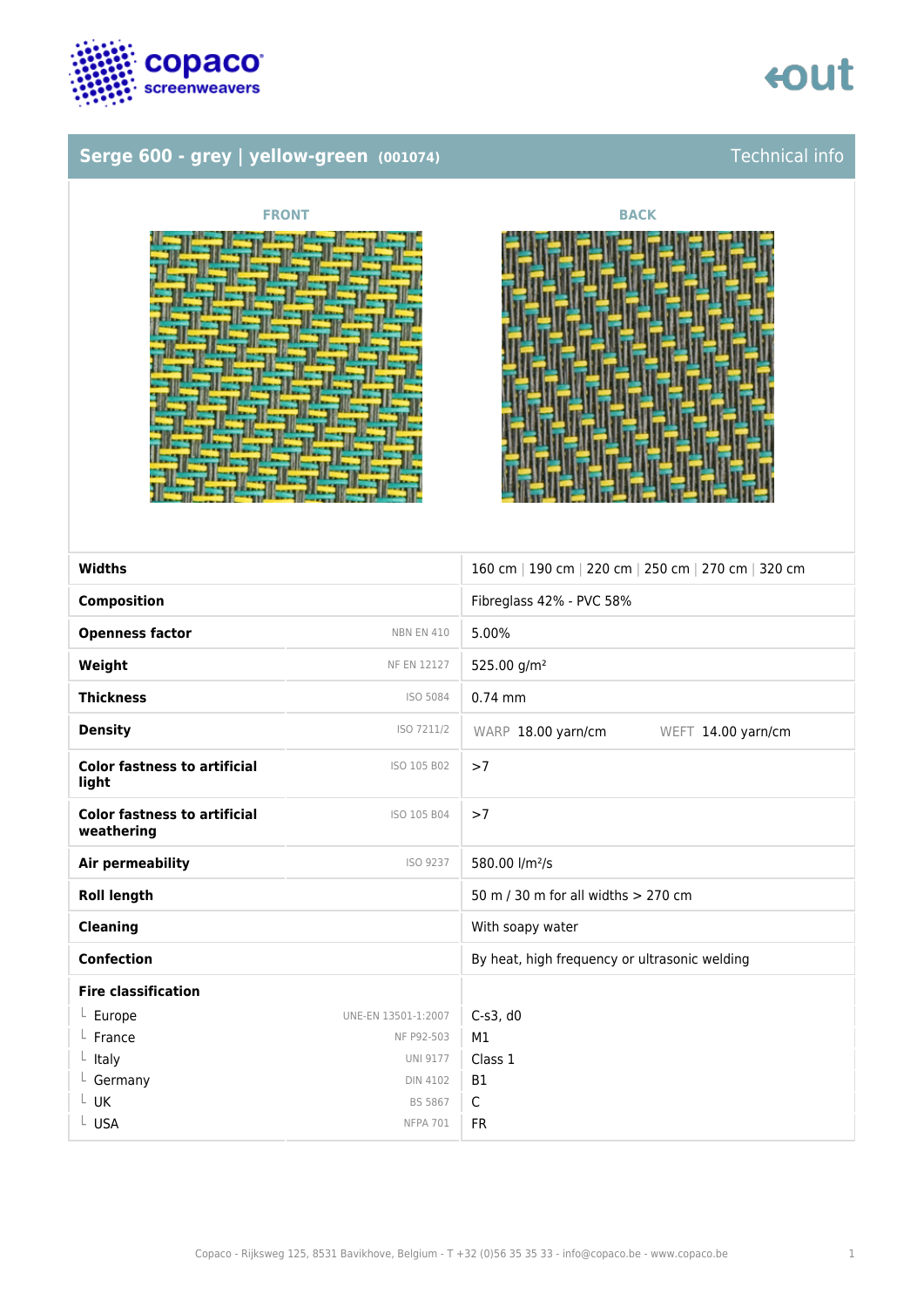

### **Serge 600 - grey | yellow-green** (001074) **Technical info**

| <b>Tear strength</b>                       | ISO 4674-1 methode 2 |               |                 |  |
|--------------------------------------------|----------------------|---------------|-----------------|--|
| $L$ Original                               |                      | WARP 8.50 daN | WEFT $7.50$ daN |  |
| $\perp$ After climatic chamber -30°C       |                      | WARP 7.80 daN | WEFT $7.50$ daN |  |
| └ After climatic chamber +70 $^{\circ}$ C  |                      | WARP 8.20 daN | WEFT $7.20$ daN |  |
| <b>Elongation up to break</b><br>$-1$ $-1$ | ISO 1421             |               |                 |  |

| <b>WARP 3.10 %</b>  | WEFT 2.75 %         |
|---------------------|---------------------|
| <b>WARP 4.00 %</b>  | WEFT 2.90 %         |
| <b>WARP 3.50 %</b>  | WEFT 2.80 %         |
| <b>WARP 3.00 %</b>  | WEFT 2.50 %         |
| <b>WARP 2.85 %</b>  | WEFT 2.50 %         |
|                     |                     |
|                     |                     |
| WARP 260.00 daN/5cm | WEFT 225.00 daN/5cm |
| WARP 240.00 daN/5cm | WEFT 220.00 daN/5cm |
| WARP 240.00 daN/5cm | WEFT 225.00 daN/5cm |
| WARP 225.00 daN/5cm | WEFT 200.00 daN/5cm |
|                     |                     |

## tout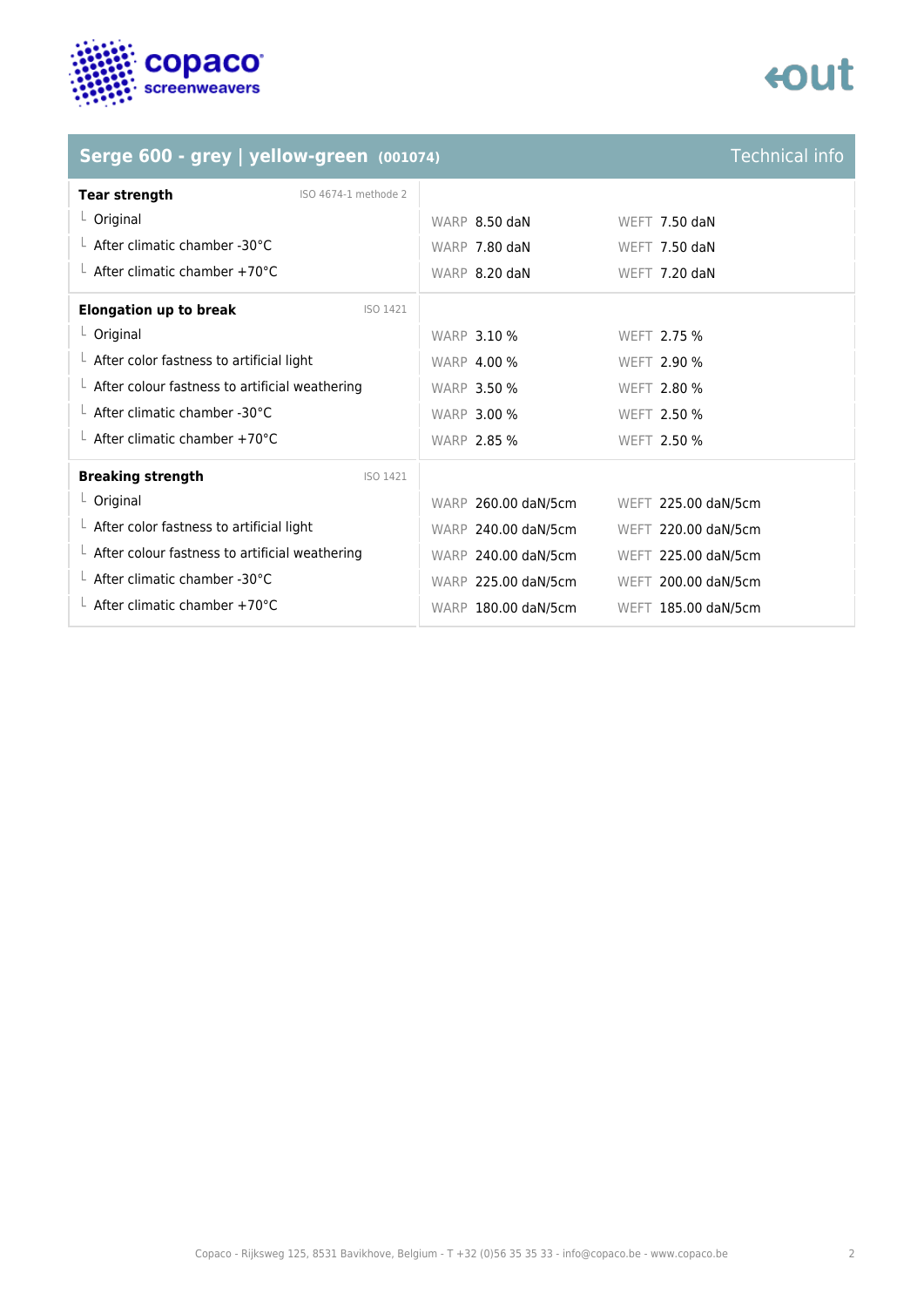

# enut

### **Front - Interior** Serge 600 - grey | yellow-green (001074)

| <b>Visual properties</b> |  |  |
|--------------------------|--|--|
|                          |  |  |

| Tv = Visual light transmittance | 2.70% |
|---------------------------------|-------|
| Tuv = UV transmittance          | 2.30% |

| Solar energetic properties |  |
|----------------------------|--|
| As = Solar absorptance     |  |
|                            |  |

| As = Solar absorptance          | 67.80% |
|---------------------------------|--------|
| $Rs = Solar$ reflectance        | 29.20% |
| <b>Ts = Solar transmittance</b> | 3.00%  |

| Fabric + glazing: G-factor |      |      |      |      |
|----------------------------|------|------|------|------|
|                            | G    | Te   | Qi   | SC   |
| <b>Glazing A</b>           | 0.55 | 0.03 | 0.52 | 0.64 |
| <b>Glazing B</b>           | 0.55 | 0.02 | 0.52 | 0.72 |
| <b>Glazing C</b>           | 0.47 | 0.02 | 0.46 | 0.80 |
| <b>Glazing D</b>           | 0.28 | 0.01 | 0.27 | 0.88 |

G = Total solar energy transmittance / Te = Direct solar transmittance / Qi = Secondary heat transfer factor / SC = Shading coefficient

| Visual comfort                  |         |                  |
|---------------------------------|---------|------------------|
| Normal solar transmittance      | Class 4 | Very good effect |
| <b>Glare control</b>            | Class 3 | Good effect      |
| <b>Privacy night</b>            | Class 2 | Moderate effect  |
| Visual contact with the outside | Class 2 | Moderate effect  |
| <b>Daylight utilisation</b>     | Class 1 | Little effect    |

| Thermal comfort G-factor = Total solar energy transmittance |                  |                  |                  |
|-------------------------------------------------------------|------------------|------------------|------------------|
| <b>Glazing A</b>                                            | <b>Glazing B</b> | <b>Glazing C</b> | <b>Glazing D</b> |
| Class 1                                                     | Class 0          | Class 1          | Class 2          |

| Thermal comfort Qi-factor = Secondary heat transfer factor |                  |                  |                  |
|------------------------------------------------------------|------------------|------------------|------------------|
| <b>Glazing A</b>                                           | <b>Glazing B</b> | <b>Glazing C</b> | <b>Glazing D</b> |
| Class 0                                                    | Class 0          | Class 0          | Class 1          |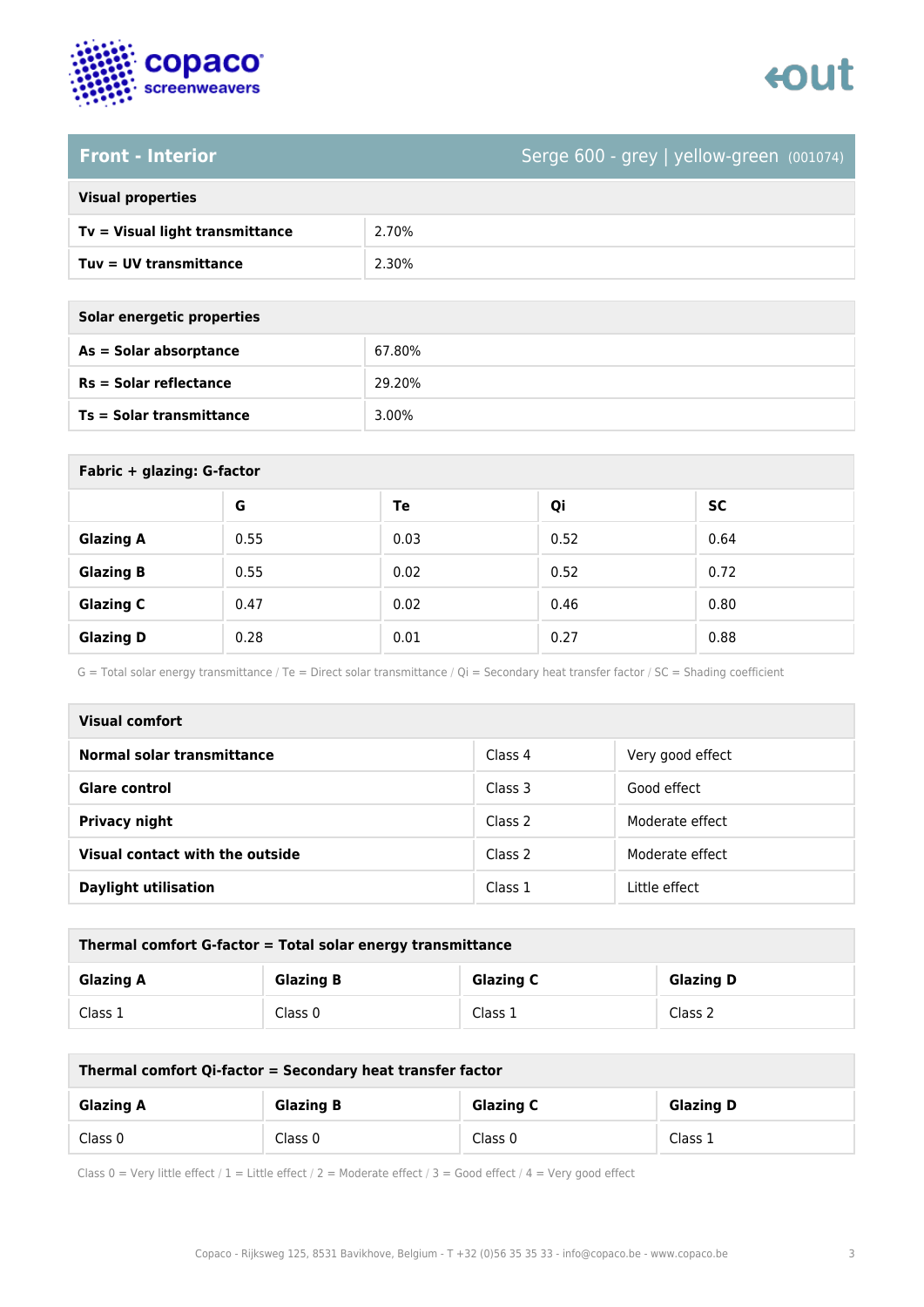

# tout

## Back - Interior **Back - Interior** Serge 600 - grey | yellow-green (001074)

| <b>Visual properties</b> |
|--------------------------|

| $Tv = V$ isual light transmittance | 2.70% |
|------------------------------------|-------|
| Tuv = UV transmittance             | 2.30% |

**Solar energetic properties**

| As = Solar absorptance   | 74.40%   |
|--------------------------|----------|
| $Rs = Solar$ reflectance | 22.60%   |
| Ts = Solar transmittance | $3.00\%$ |

| Fabric + glazing: G-factor |      |      |      |      |  |
|----------------------------|------|------|------|------|--|
|                            | G    | Te   | Qi   | SC   |  |
| <b>Glazing A</b>           | 0.58 | 0.03 | 0.56 | 0.67 |  |
| <b>Glazing B</b>           | 0.58 | 0.02 | 0.56 | 0.76 |  |
| <b>Glazing C</b>           | 0.49 | 0.02 | 0.48 | 0.84 |  |
| <b>Glazing D</b>           | 0.29 | 0.01 | 0.28 | 0.90 |  |

G = Total solar energy transmittance / Te = Direct solar transmittance / Qi = Secondary heat transfer factor / SC = Shading coefficient

| <b>Visual comfort</b>           |         |                  |  |  |
|---------------------------------|---------|------------------|--|--|
| Normal solar transmittance      | Class 4 | Very good effect |  |  |
| <b>Glare control</b>            | Class 3 | Good effect      |  |  |
| Privacy night                   | Class 2 | Moderate effect  |  |  |
| Visual contact with the outside | Class 2 | Moderate effect  |  |  |
| <b>Daylight utilisation</b>     | Class 1 | Little effect    |  |  |

| Thermal comfort G-factor = Total solar energy transmittance                  |         |         |         |  |
|------------------------------------------------------------------------------|---------|---------|---------|--|
| <b>Glazing C</b><br><b>Glazing B</b><br><b>Glazing D</b><br><b>Glazing A</b> |         |         |         |  |
| Class 0                                                                      | Class 0 | Class 1 | Class 2 |  |

| Thermal comfort Qi-factor = Secondary heat transfer factor                   |         |         |         |  |
|------------------------------------------------------------------------------|---------|---------|---------|--|
| <b>Glazing C</b><br><b>Glazing B</b><br><b>Glazing D</b><br><b>Glazing A</b> |         |         |         |  |
| Class 0                                                                      | Class 0 | Class 0 | Class 1 |  |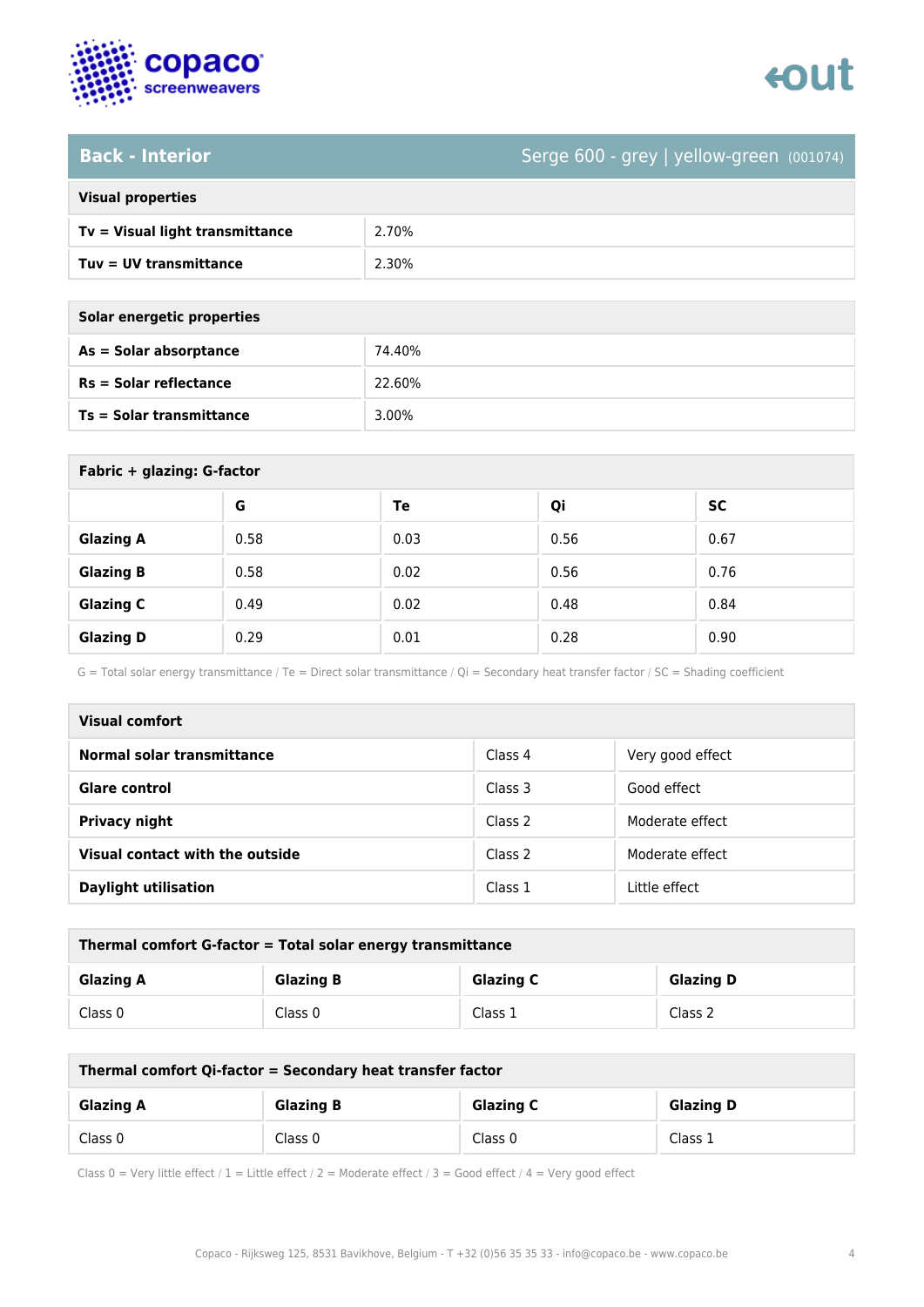

# enut

### **Front - Exterior** Serge 600 - grey | yellow-green (001074)

| <b>Visual properties</b> |  |  |
|--------------------------|--|--|
|                          |  |  |

| Tv = Visual light transmittance | 2.70% |
|---------------------------------|-------|
| $Tuv = UV$ transmittance        | 2.30% |

| Solar energetic properties |        |  |
|----------------------------|--------|--|
| $As = Solar absorption$    | 67.80% |  |
| $Rs = Solar$ reflectance   | 29.20% |  |

| <b>Ts = Solar transmittance</b> |      | 3.00% |      |           |  |
|---------------------------------|------|-------|------|-----------|--|
|                                 |      |       |      |           |  |
| Fabric + glazing: G-factor      |      |       |      |           |  |
|                                 | G    | Te    | Qi   | <b>SC</b> |  |
| <b>Glazing A</b>                | 0.17 | 0.03  | 0.15 | 0.20      |  |
| <b>Glazing B</b>                | 0.13 | 0.02  | 0.11 | 0.17      |  |

G = Total solar energy transmittance / Te = Direct solar transmittance / Qi = Secondary heat transfer factor / SC = Shading coefficient

**Glazing C**  $\begin{array}{|c|c|c|c|c|} \hline \textbf{Gl} & \textbf{0.06} & \textbf{0.14} \ \hline \end{array}$ 

**Glazing D** 0.07 0.01 0.06 0.22

| Thermal comfort G-factor = Total solar energy transmittance                  |         |         |         |  |
|------------------------------------------------------------------------------|---------|---------|---------|--|
| <b>Glazing C</b><br><b>Glazing B</b><br><b>Glazing D</b><br><b>Glazing A</b> |         |         |         |  |
| Class 3                                                                      | Class 4 | Class 4 | Class 4 |  |

| Thermal comfort Qi-factor = Secondary heat transfer factor                   |         |         |         |  |
|------------------------------------------------------------------------------|---------|---------|---------|--|
| <b>Glazing B</b><br><b>Glazing C</b><br><b>Glazing D</b><br><b>Glazing A</b> |         |         |         |  |
| Class 3                                                                      | Class 3 | Class 3 | Class 3 |  |